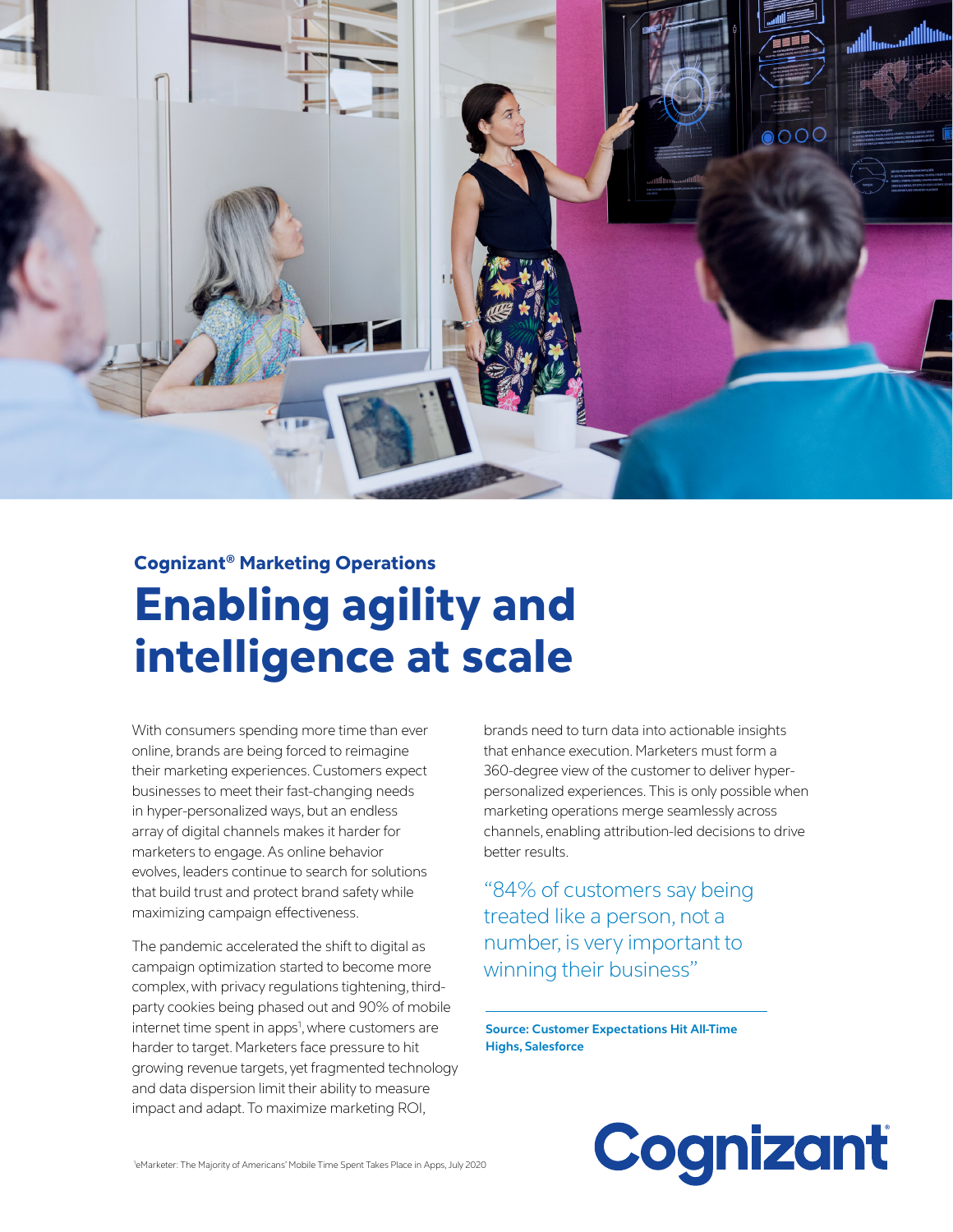# Our solution

Cognizant Marketing Operations is a full stack service that drives tangible outcomes across the end-toend marketing process. We bring together the right talent, thought leadership and platform expertise to improve cross-channel marketing and data handling on a global scale. Our international footprint enables localized execution, tailored to regional nuances. We deliver hyper-personalized campaigns wherever your customers are, with enhanced experiences at the core.

# How we deliver value

We build bespoke delivery models, aligning specific marketing services to your business goals. Our approach centers on four operational principles.



### **Personalize**

We bring together discrete datasets to better understand online and offline touchpoints and the sales funnel. Our sophisticated customer analysis enables content personalization. This drives emotive, immersive experiences that increase brand loyalty.



### **Execute**

We define the appropriate channel mix and launch campaigns on demand, seizing marketing opportunities at speed. Our agile cross-channel operations and integrated systems increase engagement, reduce cost per acquisition and enhance ROI.



### **Measure**

Our advanced analytics integrations enrich insights, facilitate microsegmentation and enhance attribution functions. We harness data to form unified customer views. This empowers us to always reach the right audience at the right time.



# **Optimize**

Each year we create, curate and managed content for brands across \$4B of advertising spend. Through continual tactical adjustments and A/B/X testing, we boost the effectiveness of creative assets and maximize conversion rates. We leverage lessons learned to optimize future campaigns.

# Our Marketing Operations enablers

## **Proven talent**

Our team of over 4,500 marketing professionals have deep domain experience across all digital channels. We deliver over 500,000 client campaigns per year from 100 global delivery centers, with support for 30 languages.

## **Proprietary assets**

Our portfolio of tools and unique IP has helped us serve over 20M ad assets to date, with an ad acceptance rate above 98%. We harness AI/ML technology to improve decisionmaking and our proven accelerators enhance delivery.

### **Best-in-class partnerships**

Through unrivaled relationships with leading technology vendors, we gain early access to platform releases and specialist feature training. We build adaptable, high-performance technology stacks, supercharged by native platform capabilities.